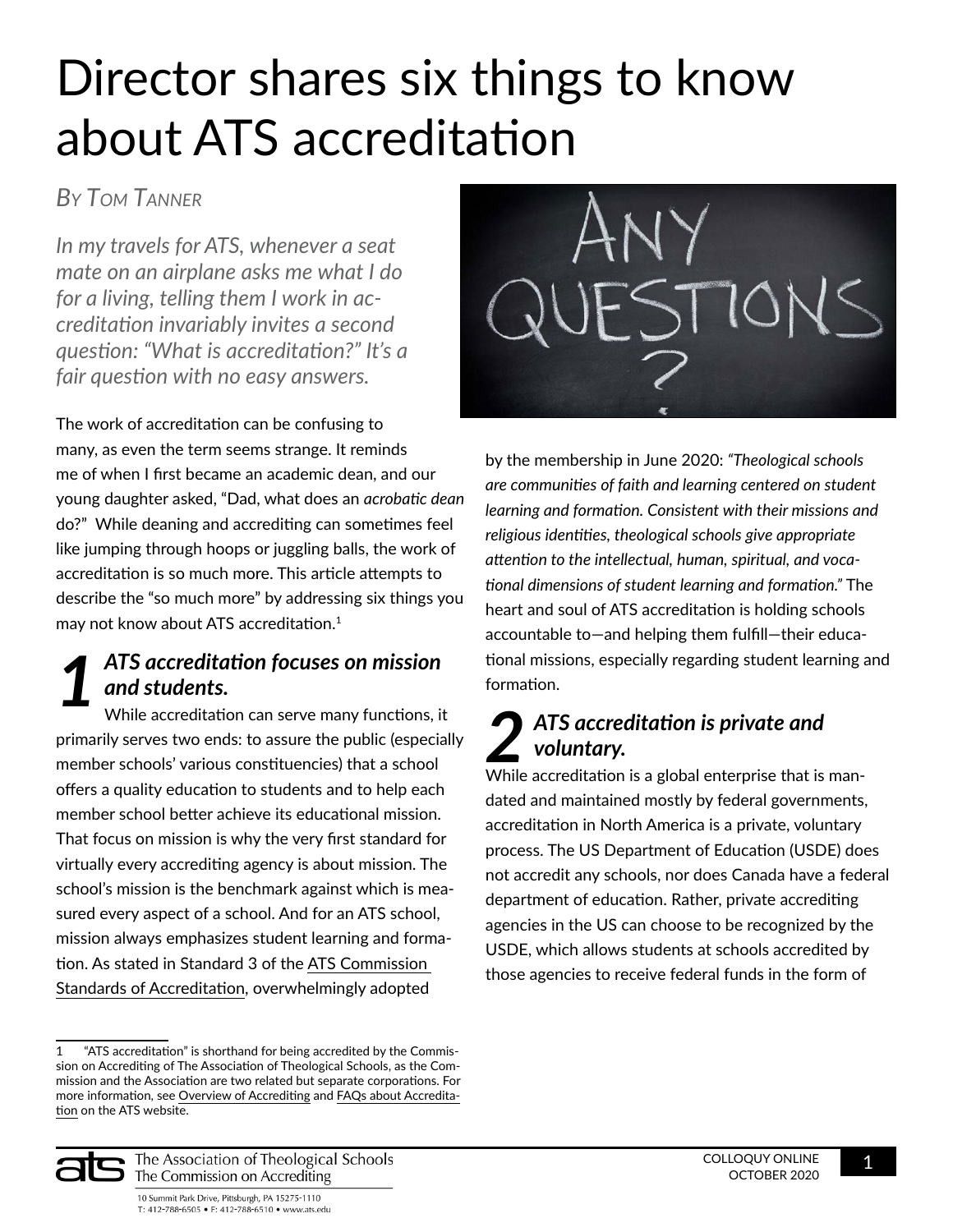grants and loans (though doing so invokes various federal regulations for the schools and the accreditors). Accreditation in Canada is handled primarily at the provincial level through "quality assurance" processes, though many private voluntary professional accrediting agencies also operate in that country. Generally speaking, no school in North America is required to be accredited nor required to be accredited by a particular agency (there are nearly 90 accreditors in the US alone, primarily categorized as either institutional or programmatic-ATS is both).<sup>2</sup> That said, being accredited not only provides a public "seal of approval" but enables many ATS students to access public funds that make graduate theological education affordable. And, while North American accreditation is private, it provides a public good by publishing a list of all accredited schools and any conditions imposed upon those schools (see [ATS Membership Directory\)](https://www.ats.edu/member-schools/member-school-list).

### *ATS accreditation is a peer-driven process.* **3 ATS accreditation is a peer-driven**<br>The genius of North American accreditation is that it is

a peer-driven process—that is especially true for ATS accreditation. While ATS has a [staff of seven](https://www.ats.edu/contact-us) who work primarily in accrediting, the crux of accreditation is done by volunteers from peer schools and from peer ministry organizations. ATS has more than 500 experienced volunteers who form a corps of accrediting peers, including not only faculty and staff at ATS schools but also other volunteers such as pastors, priests, denominational leaders, and directors of nonprofit organizations. All are trained in the work of accreditation, and all are screened for any conflicts of interest. These peers are the frontline workers who make accreditation work. In any given year, more than 120 of them do the good, hard work of accreditation by reading reports, visiting schools, and serving on the ATS Board of Commissioners.

#### *ATS accreditation has three key components.* **475 accreditation has three key<br>The three things just mentioned constitute three key**

components of ATS accreditation, and virtually all other types of accreditation: a self-study report, a self-study visit, and accreditation decisions about the self-study report and visit made by a representative group of commissioners. The self-study report is written by a school to document how well it is achieving its mission in light of accrediting standards, highlighting strengths and areas needing improvement. The self-study visit involves three to five peers and public members (e.g., pastors and other church leaders) who read the school's self-study report and then spend three or four days on campus interviewing everyone from trustees to alumni/ae to see how accurately the school's self-study report reflects reality. The visit concludes with a committee report describing how well the school meets the ATS Standards and making recommendations regarding areas of strength to be celebrated and areas of concern to be addressed. Accreditation decisions about self-study visits, as well as decisions about reports and petitions for substantive changes (e.g., requests for new degrees) are made by a 20-member ATS Board of Commissioners, elected by the membership every two years and composed of peer and public members.

### *ATS accreditation is personal and pastoral.* **5** ATS accreditation is personal and<br>Perhaps the greatest distinctive of ATS accreditation

is that this work is personal and pastoral. ATS is one of the few accrediting agencies that send staff on every comprehensive visit, helping visiting committees do their work well and serving as a resource to the schools being visited. Each ATS school is assigned a Commission staff

<sup>2</sup> New USDE regulations, effective July 2020, categorize US accrediting agencies as either institutional or programmatic. USDE no longer uses the term "regional" accreditor, and the new regulations allow those agencies to accredit schools "outside their region," several of which have announced plans to do that.



The Association of Theological Schools The Commission on Accrediting